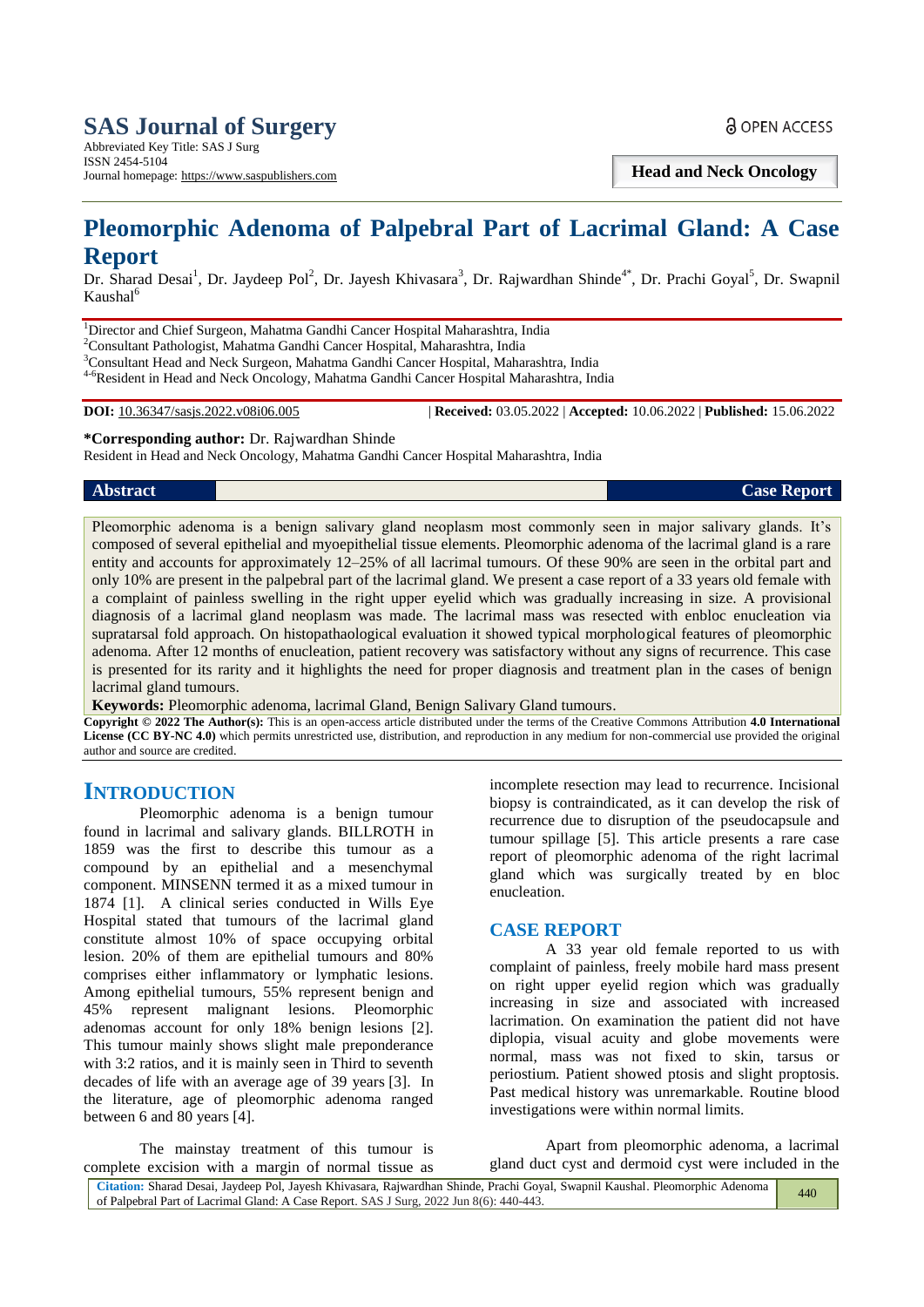clinical differential diagnosis. On MRI it showed enlarged right lacrimal gland mass present anterior to lateral and superolateral orbital rim measuring 2.5x1.8x2.8 cm in size. There was a slight right globe displacement in the infero-medial direction. No bony erosion and no intracranial extension were noted. Based on clinical and radiological examination a provisional diagnosis pleomorphic adenoma of palpebral lobe of lacrimal gland was made. Patient was taken under general anaesthesia after obtaining the informed consent. Supratrasal fold approach was planned. A 3cm incision was made laterally in the superior lid crease followed by sharp and blunt dissection down through orbicularis muscle (Figure 1). Enbloc enucleation of tumour along with lacrimal gland tissues was done cautiously to avoid damage to capsule (Figure 2). Primary closure of surgical site was done (Figure 3). The specimen was sent for histopathological evaluation.

Grossly, the tumour was encapsulated measuring 2.8×2.5cm. The cut surface shows solid myxoid appearance. Histopathological examination of the specimen showed a lacrimal gland with an encapsulated tumour (Figure 4). The tumour was a biphasic tumour composed of epithelial and stromal elements. The epithelial element was in the form of tubules and ducts and stroma showed abundant myxoid matrix (figure 5). Tumour showed double layered benign ducts containing intraluminal secretions and abundant myxoid stroma (figure 6).

No nuclear atypia, mitosis or necrosis was seen. Hence, a diagnosis of pleomorphic adenoma was made. The postoperative recovery was satisfactory. The patient is under a regular follow up and she is symptom free without any recurrence 1 year after surgery.



**Fig-1: Supratasal fold approach and dissection**



**Fig-2: Enbloc enucleation of tumour along with lacrimal gland**



**Fig-3: Primary Closure of surgical site**



**Fig-4: lacrimal gland with an encapsulated tumour (H & E x 40) Black arrow indicate lacrimal gland.**



**Fig-5: A biphasic tumour composed of epithelial and stromal elements (H & E x 100)**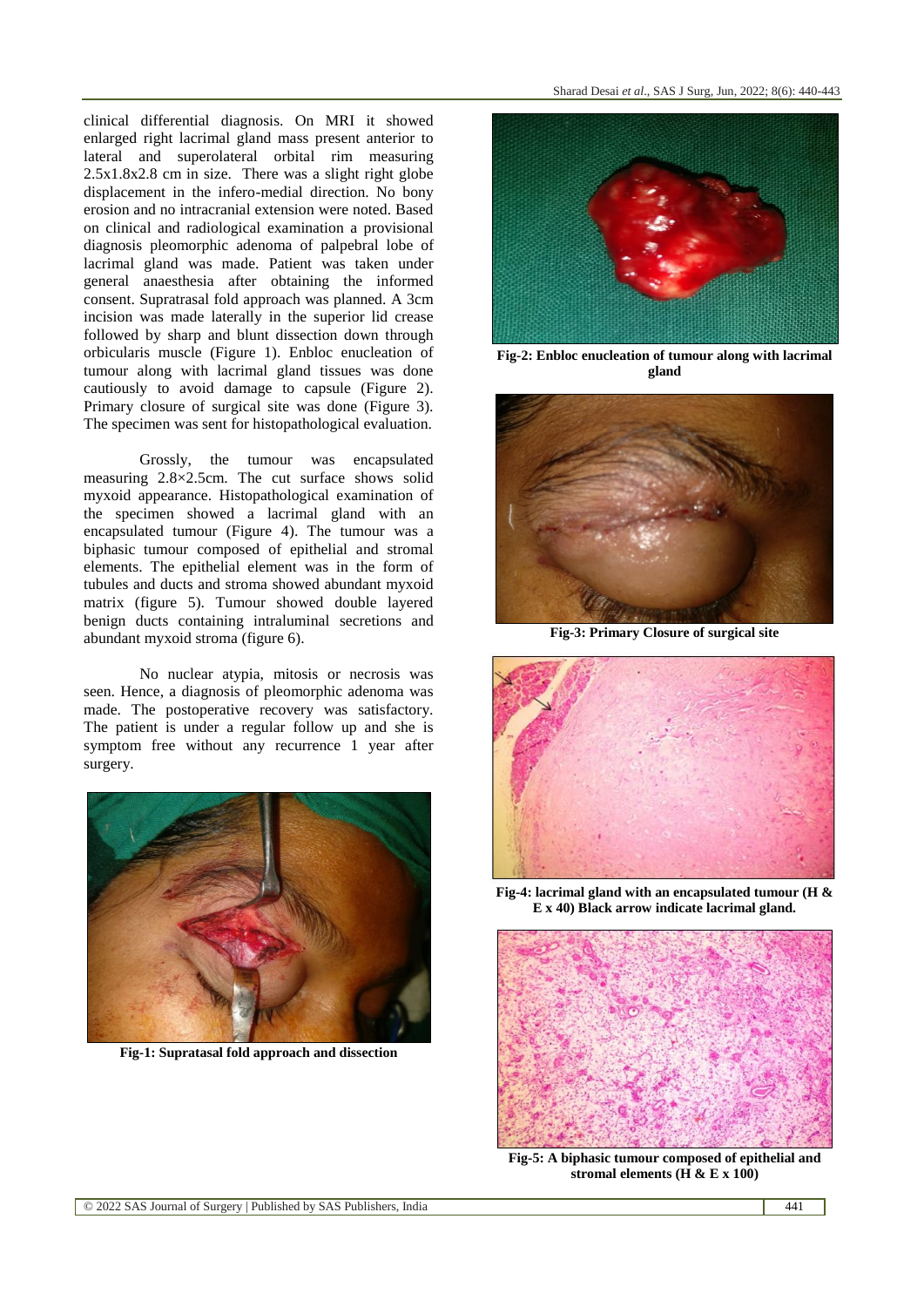

**Fig-6: Tumour showed double layered benign ducts containing intraluminal secretions and abundant myxoid stroma (H & E x 400).**

## **DISCUSSION**

Lacrimal gland tumours can originate from epithelial and non epithelial components in which 30% of the lacrimal gland lesions are of epithelial origin, while pleomorphic adenoma accounts 12% of total epithelial tumours [6]. Pleomorphic adenoma of lacrimal gland can be seen in orbital lobe or palpebral lobe [7]. In our case report tumour was seen in the palpebral lobe of the lacrimal gland.

The classical clinical features associated with pleomorphic adenomas of lacrimal gland include proptosis, ptosis of eyelid, diplopia, and displacement of eyeball and disturbance of visual acuity. These symptoms have been seen over a period of more than a year [8]. In our case the patient had painless, hard slow growing mass associated with mild proptosis and ptosis without disturbance of visual acuity. Ultrasonography, skull and orbital plain films, orbital venography, CT and MRI are valuable diagnostic guides. Though for better assessment of extent of lesion, spiral CT scans are as good as MRI, but the integrity of surrounding bone and any intracranial infiltration are reported better on MRI scan [9].

Lacrimal gland tumours exhibit a lot of controversies regarding its management. ROSE AND WRIGHT [8] suggested management plan of these tumours with a most favourable rate, in which they described eight characteristics of tumour which includes duration of acute symptoms, persistent pain, sensory loss, well-defined round or oval mass, moulding of mass to the globe or along the lateral orbital wall, tumour calcification, bone invasion, and duration of symptoms related to the tumour size. According to this scoring system, if the score is equal or less than  $+2$ , it may indicate carcinoma in which incisional biopsy is acceptable. If the score is equal or higher than  $+3$ , it suggests pleomorphic adenoma and excision can be done. Based upon characteristics of our case incisional

biopsy was precluded and en bloc enucleation was done.

Surgery is a mainstay modality in treatment of pleomorphic adenoma of the lacrimal gland and various approaches have been proposed [3]. Based on the case, an anterior or lateral orbitotomy could be prevailed. In our case and as lesion was present on the palpebral lobe of gland hence supratarsal fold approach was taken, as it also reduces higher chances of morbidity because not much dissection is needed if used lateral orbitotomy [10].

In our case there was a typical clinical and radiological picture depicting pleomorphic adenomas. Various authors in their literature suggested that incisional biopsy is contraindicated in such cases as it leads to chances of recurrence. Surgically removal of tumour with intact capsule and regular follow up is advisable here.

## **CONCLUSION**

Pleomorphic adenoma of lacrimal gland is a rare disease entity that is best confirmed by clinical, radiological and histological studies. Though it is a benign tumour, but total excision of the tumour with its entire capsule is advocated. The success of treatment in such cases depends on the correct approach; complete resection and periodical follow up.

#### **REFERENCES**

- 1. Bouchayer, M. Oudot, J. (1970). A Propos de Deux Observations de Tumeurs Mixtes Salivaires Ectopiques. J.EO. R.L, *19*(3); 268-272.
- 2. Shields, J. A., Shields, C. L., & Scartozzi, R. (2004). Survey of 1264 patients with orbital tumors and simulating lesions: The 2002 Montgomery Lecture, part 1. *Ophthalmology*, *111*(5), 997-1008.
- 3. Ostrosky, A., Klurfan, FJ, Gonzalez, MJ, Camaly, D., & Villa, D. (2005). Pleomorphic Adenoma of the Lacrimal Gland: Presentation of a clinical case. *Oral Medicine, Oral Pathology and Oral Surgery (Print ed.)*, *10* (1), 77-85.
- 4. Becelli, R., Carboni, A., Cassoni, A., Renzi, G., & Iannetti, G. (2002). Pleomorphic adenoma of the lachrymal gland: presentation of a clinical case of relapse. *Journal of Craniofacial Surgery*, *13*(1), 49- 52.
- 5. Hosamani, S. A., Biradar, S., & Warad, V. G. (2017). Pleomorphic adenoma of palpebral part of lacrimal gland: a rare case report. *Al-Basar International Journal of Ophthalmology*, *4*(1), 31.
- 6. Font, R. L., Smith, S. L., & Bryan, R. G. (1998). Malignant epithelial tumors of the lacrimal gland: a clinicopathologic study of 21 cases. *Archives of Ophthalmology*, *116*(5), 613-616.
- 7. Chandrasekhar, J., Farr, D. R., & Whear, N. M. (2001). Pleomorphic adenoma of the lacrimal gland: case report. *British Journal of Oral and Maxillofacial Surgery*, *39*(5), 390-393.

© 2022 SAS Journal of Surgery | Published by SAS Publishers, India 442